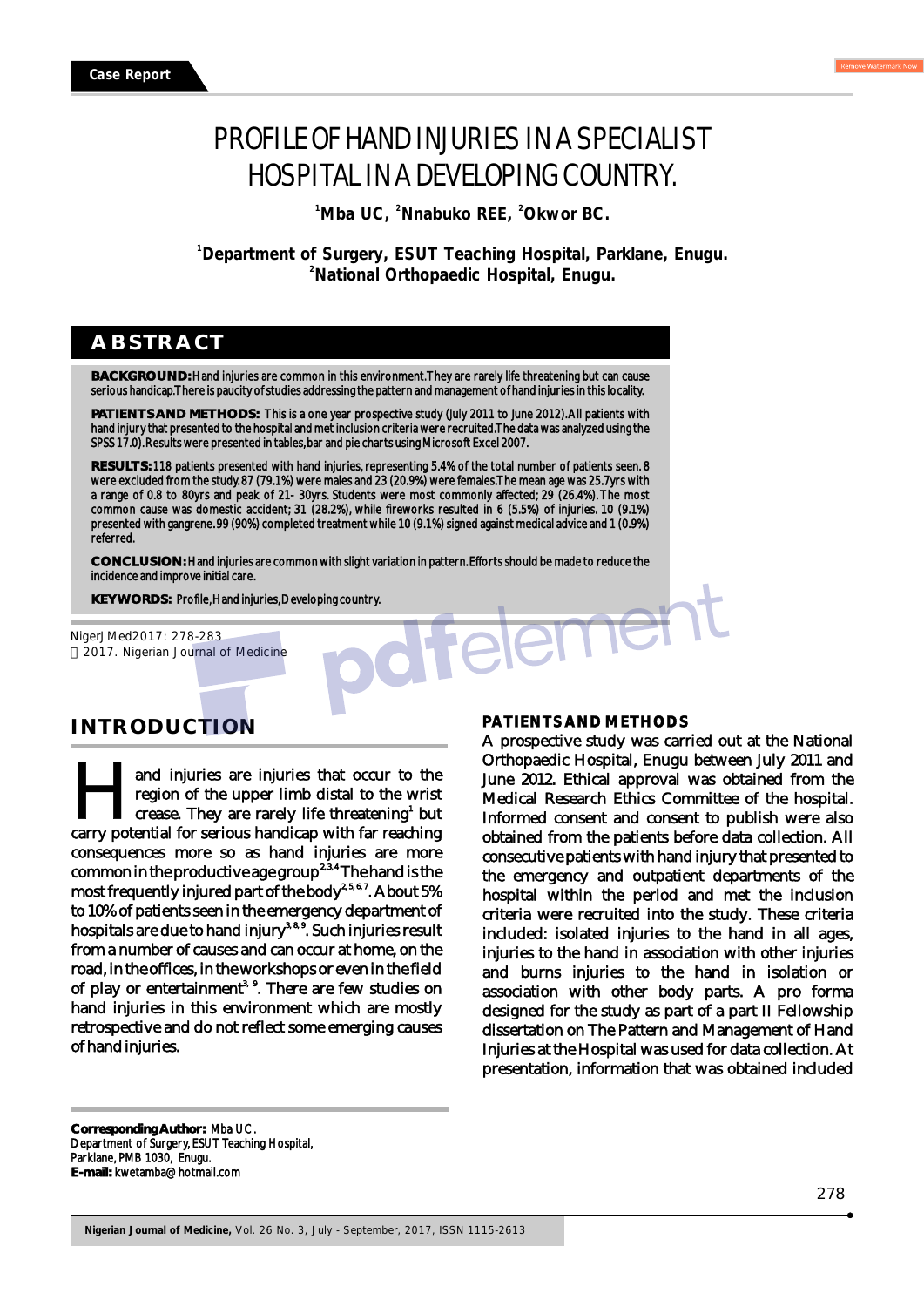the following: biodata, hand dominance, cause of injury, and examination findings. The data collected underwent descriptive analysis using the Statistical Package for Social Sciences (SPSS 17.0). Results were presented in tables (frequency and percentages), bar charts and pie charts as may be indicated using Microsoft Excel 2007.

#### RESULTS

A total of one hundred and eighteen (118) patients presented to the hospital with hand injuries within the period of this study. One hundred and ten (110) met inclusion criteria and were included while eight (8) were excluded from the study. This represented 5.4% of the total number of patients that were seen at the emergency department within the period. 96 patients representing(87.3%) presented at the emergency department while 14(12.7%) patients were seen at the Outpatient Department.

The patients were made up of 87(79.1%) males and 23(20.9%) females representing a ratio of approximately 4:1.

The mean age of occurrence was 25.7years with age range of 0.8years to 80years and peak of 21years to 30years (fig. 1).



**Fig 1 : Bar chart showing age distribution in groups of 10 years.** 

Students were the most commonly affected group (26.4%). They also sustained the highest number of road traffic injuries and assault. They were followed by the group without occupation (19.1%), mostly children, who sustained mainly burns injury. The technicians/artisans constituted the third largest group (14.5%), and had mainly work-related injuries. (Fig. 2)



Fig. 2 Bar chart showing patients' occupation

The most common cause of hand injuries was domestic accident (28.2%), followed by road traffic accidents (26.4%). Work related / industrial accidents accounted for 22% of injuries while assault was responsible for 10.9%. Fireworks (pyrotechnic devices) resulted in 5.5% of injuries while 2.7% resulted from sports (3). 61.3% of domestic accidents were burns injuries. (Fig 3) Similarly, 45% of domestic accidents involved children below 10 years and 78.6% of them were due to burns.

The right hand was slightly more commonly injured (50%) than the left (43.6%) while both hands were injured in 6.4% of cases. There was no statistically significant relationship between hand dominance and injured hand,  $P = 0.54$  (Table 1)



Fig.3: Bar chart showing distribution of Injuries according aetiology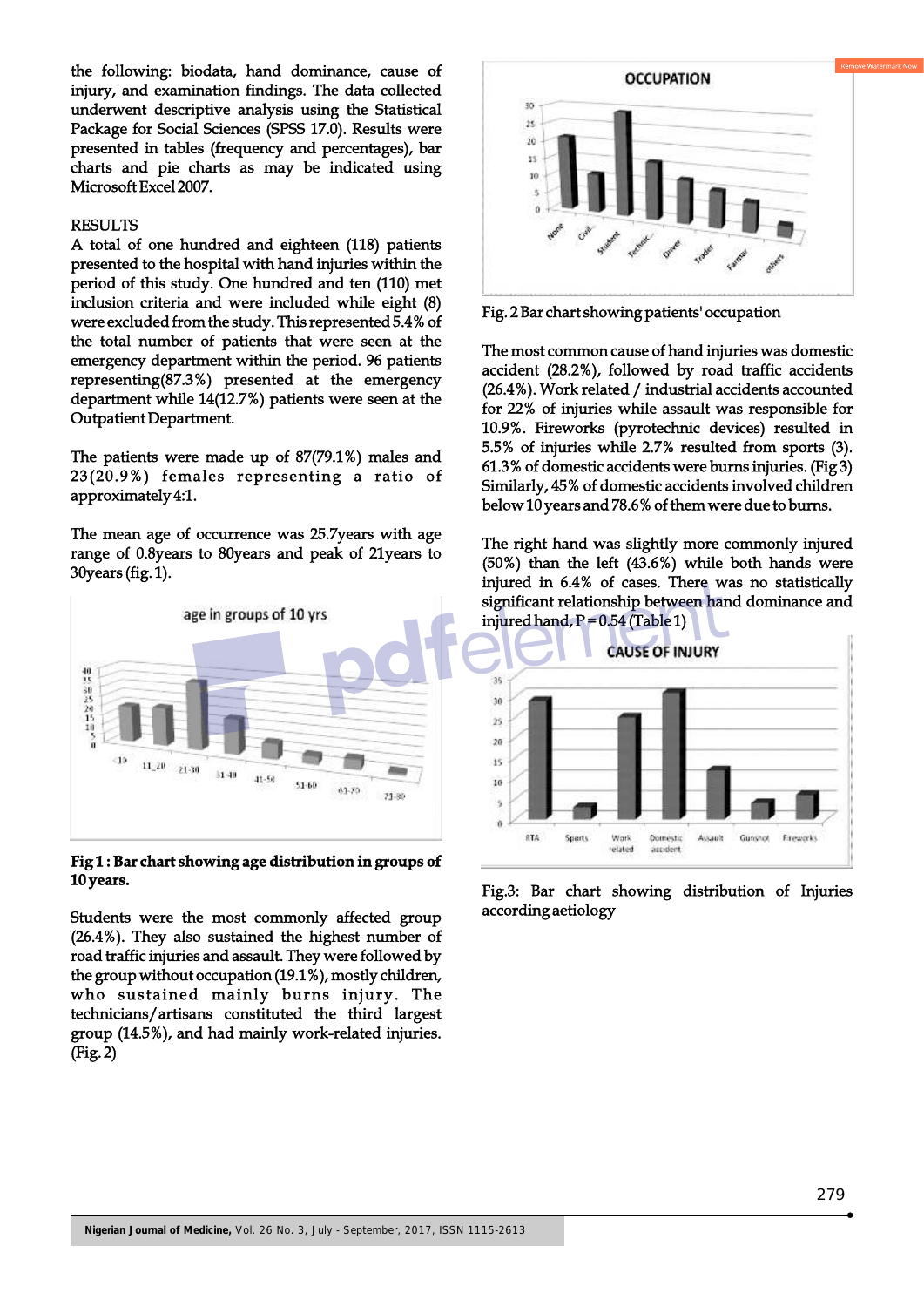|  |  |                                      | Table 1: Cross table showing correlation between |  |
|--|--|--------------------------------------|--------------------------------------------------|--|
|  |  | hand dominance and the injured hand. |                                                  |  |

| <b>Injured Hand?</b>           | Right  |    | Left                | Both | Total |
|--------------------------------|--------|----|---------------------|------|-------|
| Dominance $\blacktriangledown$ |        |    |                     |      |       |
| Indeterminate                  | 4      |    | 1                   | 1    | 6     |
| Right                          | 50     |    | 45                  | 0    | 101   |
| Left                           | 1      |    | $\overline{2}$      | 0    | 3     |
| Total                          | 55     |    | 48                  | 7    | 110   |
| CHI-SQUARE TEST                | Value  | df | Asymp. significance |      |       |
| Pearson Chi-Square             | 3.109a | 4  | .540                |      |       |

The most common type of injury based on the mechanism of injury was laceration (23.6%) followed by crush injury (22.7%) and burns (19.1%)(Table 2 and fig. 4-8). About 29.1% of patients had injuries to other parts of the body. Ten patients (9.1%) presented with gangrene and 50% of these had primary wound closure in a peripheral hospital.

**Table 2: Frequency table showing types of injury.**

| <b>TYPE OF INJURY</b>       | FREQUENCY (n=110) | PERCENTAGE |
|-----------------------------|-------------------|------------|
| Laceration                  | 25                | 22.7       |
| Crush                       | 24                | 21.8       |
| <b>Burns</b>                | 21                | 19.1       |
| Degloving/avulsion          | 15                | 13.6       |
| Amputation                  | 13                | 11.8       |
| <b>Blunt injury</b>         | 5                 | 4.5        |
| Abrasion                    | 3                 | 2.7        |
| Penetrating injury          | $\overline{2}$    | 1.8        |
| Crush, avulsion, amputation | 1                 | 0.9        |
| Laceration, amputation      | 1                 | 0.9        |
| <b>TOTAL</b>                | 110               | 100        |

One hundred patients representing 90% completed treatment in the hospital one patient (0.9%) was referred, while ten patients representing 9.1% did not complete treatment as they took voluntary discharge

against medical advice. Prominent among reasons is such actions were inadequate fund and belief in traditional healers whose services are apparently cheaper. Eighty two patients (74.5%) had surgical intervention while twenty eight (25.5%) were managed conservatively. About seventy percent of patients required admission for periods ranging from two days to ninety-three days with a mean duration of about fourteen days. About thirty percent were either discharged from the emergency room the same day or had surgery as day cases.

## **DISCUSSIONS**

Hand injuries are common and can result in severe disabilities with far reaching consequences. Generally 5 to 10% of patients presenting to emergency departments of hospitals do so on account of hand injuries as has been demonstrated in this study where 5.4% of patients presented due to hand injuries. The disability resulting from hand injuries has personal economic and social consequences. In other studies just as in this, males are more commonly affected than females possibly due to the fact that men are more involved in jobs that predispose them to hand injuries. In this part of the world where traditional role assignment make women "home keepers" and men "bread winners"<sup>10</sup> in most cases for their families and extended relations, disability of an actively productive man will affect not just him but all his dependants. Hand injuries also affect the society at large in that the productive or potentially productive age group is most commonly afflicted. In this study, most commonly affected patients were in their first to fourth decades of life.

In our series, most patients were right hand dominant which is in keeping with findings in most other similar studies<sup>3, 9, 11</sup>. The right hand was slightly more frequently injured than the left. However, there was no statistically significant relationship between hand dominance and the site of injury which is similar to what Kaisha and Khainga<sup>11</sup> noted in Kenya. The fingers were the most commonly injured parts of the hand with the long and index fingers being the highest. This is consistent with findings in most studies with regards to the long finger<sup> $3, 9$ </sup> but the index, ring and thumb had different frequency of injuries in different studies.

Domestic accidents accounted for the highest percentage of injuries followed by road traffic accidents and work related injuries. In most other studies  $1, 3, 4, 9$ , road traffic and work related accidents were the most common causes of hand injuries. Close to half of domestic accidents involved children below 10 years. Of the hand injuries involving children, more than 70% were due to domestic accidents. This is similar to findings by Olaitan and Ogbonnaya<sup>12</sup> in Enugu.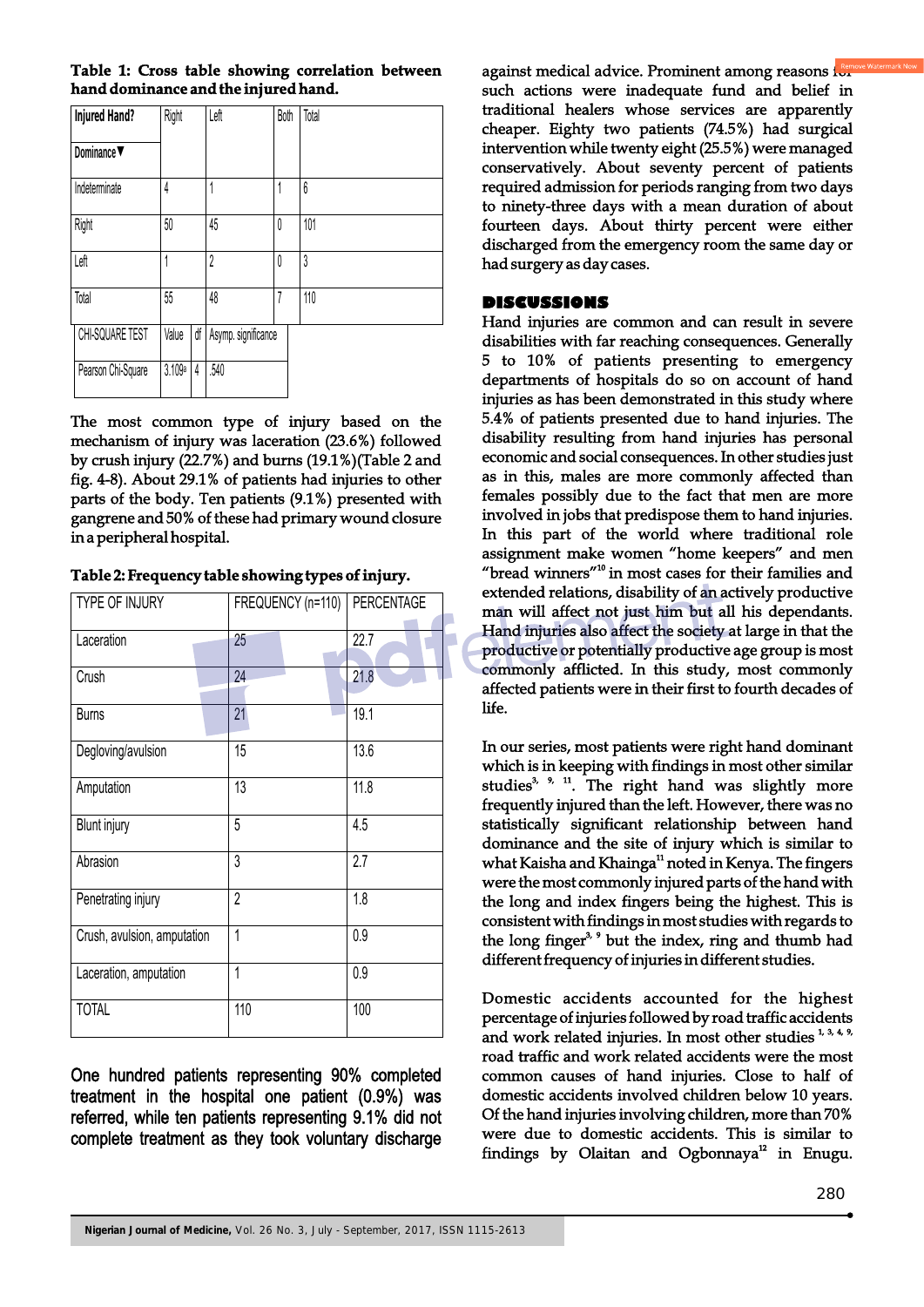Mofikoya, Adeyemi-Doro and Enweluzo<sup>13</sup> in Lagos noted that 34.6% of in children occurred at home. It is important to note that more than half of domestic accidents are due to burns and hand burns constitute 10.9% in this series. In Abuja Ihekire<sup>7</sup> noted 5% hand burns in his series. In this study, 10.9% of injuries resulted from assault and 3.6% from gunshot reflecting increasing civilian violence as noted by Ihekire et al<sup>9</sup> in Abuja where 10.8% of hand injuries were due to gunshot, and Al- shamari et al<sup>14</sup> in Kuwait where 10.8% of hand fractures were due to assault.

A significant cause of hand injury discovered in the study which has not been properly reported in this environment is pyrotechnic devices (fireworks). Fireworks were responsible for 5.5% of injuries in this series. The use of fireworks is becoming increasingly rampart especially during festivities in our environment. In the United States, the use of fireworks is regulated by law. They are categorized into two based on their composition and safety profile. The 'consumer' fireworks are designed for the public and are considered safer while 'display' fireworks are designed for professionals.<sup>15.</sup> Whether the use, importation and sale of fireworks are regulated in this country is in doubt. The unknowing public is thus exposed to the devastating effect of misuse of these dangerous 'weapons' of entertainment.

The most common type of injury in most studies is laceration as was found in this study. This was followed by crush injuries, and partial thickness burns. Adigun et al<sup>9</sup> noted amputation as the most common injury but it ranked third with avulsion in this series.

Noteworthy is the number of patients that presented with gangrene of one or more digits; 10 representing 9.1% of patients. Of these, 50% had primary wound closure in peripheral hospitals prior to presentation. This puts to question the assessment and treatment decision on the bases of which these wounds were closed primarily.

About 70% of patients required admission for periods ranging from two days to ninety-three days. About 9% were discharged against medical advice apparently due to inability to fund treatment. This underscores the socioeconomic impact of hand injuries on the populace.

In conclusion, we have demonstrated that hand injuries are common in this environment but their characteristics show slight variation from what has been described in the literature. The high incidence of burns injury noted underscores the need for more public enlightenment on prevention of burns and protection of the most vulnerable group, children. There is also the need to take measures to reduce road traffic accidents in our roads as road traffic injuries have continued to feature prominently in causing morbidity and .mortality. The need for proper training of workers in small scale industries where most work related injuries occurred cannot be over emphasized. Provision of safety measures will further reduce the risk of injuries. Continuing medical education on emergency practice will help our colleagues in general practice in equipping them with ability to assess injuries properly, do the minimal that is appropriate and refer timely. More emphasis should be given to emergency medicine in our medical school curricula. As a good number of citizens cannot afford quality medical care, there is the need to make the National Health Insurance Scheme more comprehensive. It should able to meet the health needs of the populace. Further studies are required regarding hand injuries resulting from fireworks. This is to elucidate among others, the type of fireworks and the pattern of injuries as well as the laws regulating their sale and use. Meanwhile, there is urgent need to regulate the sales and use of fireworks in the country. The recommendation of the American Society for the Surgery of the Hand<sup>16</sup> that, 'fireworks should be left for the professionals' should be adopted. The long term functional outcome of management of hand injuries in this hospital requires further evaluation.



Fig. 4: Laceration ulnar border of the hand and wrist. Fig.5: Crush injury of the hand.

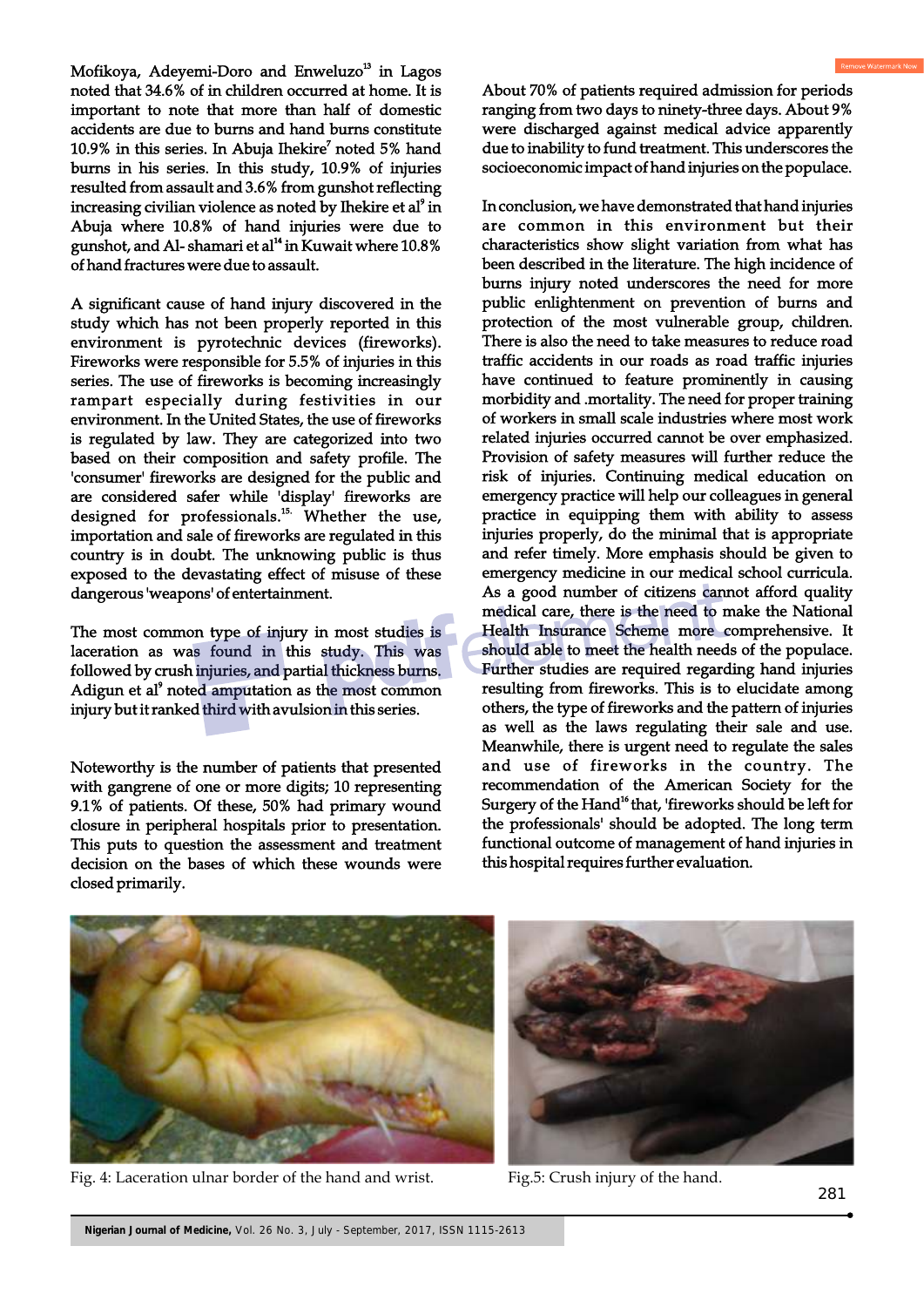





Fig. 7: Gangrene of the little finger.



Fig. 8: Injury from pyrotechnic device (fireworks).

### **REFERENCES**

- 1. Oluwatosin OM, Adigun IA, Tahir C, Abikoye F, Olawoye OA, Gana J. Pattern and management of hand injuries in Ibadan, Nigeria; a five year review. The Tropical Journal of Health Sciences 2005; 12: 19-22.
- 2. Aggazzotti G, Righi E, Patorno E, Fantuzi G, Fabiani L, Giuliani AR. Work related injuries in young workers, an Italian multicentric epidemiological survey. Ann 1st Super Santa. 2006; 42 (1): 69 -75.
- 3. Ihekire AB, Salawu SAI, Opadele T. Causes of hand injury in a developing country. Can. J. Surg. 2010; 53 (3) p. 161 -166.
- 4. Urso-Baiarda F, Lyon RA,Laing JH, Wareham K, Camp D. A prospective evaluation of modified hand injury severity score in predicting return to work. International Journal 0f Surgery 2008; 6(1) p. 45 – 50.
- 5. Tarr C, Shayne P, Hand Injuries. eMedicine Health (online) 2010; 1-14. Available from: http://www.emedicinehealth.com/hand\_inj uries/article\_em.htm. (Accessed 17th November 2010).
- 6. Sabitu K, Iliyasu Z, Dauda MM. Awareness of

occupational hazards and utilization of safety measures among welders in Kaduna metropolis, Northern Nigeria. Annals of African Medicine 2009; 8: 46 – 51.

- 7. Wilkins K, Mckenzie SG. Work injuries. Canadian Community Health Survey; Health Report. 2007; 18(3): 8.
- 8. Lese AB, Chuang KR. Hand Injury: Soft tissue. eMedicine Specialties> Emergency> Trauma and Orthopaedics. (Online) 2013. Available from http://emedicine.medscape .com/article/826498-overview (Accessed 5th Jan. 2014)
- 9. Adigun IA, Ogundipe KO, Aderibigbe A. Pattern of hand injuries in a teaching hospital of a developing country; a three year review of cases. The Internet Journal of Hand Surgery.  $2007; 1(1): 1 - 8.$
- 10. Fayomi OO. Strategies for effecting gender balance and the position of the Nigerian state. International Journal of Violence & Related Studies.2005;1 (1): 95 – 105.
- 11. Kaisha W, Khainga S. Hand injury: Association of handedness with cause and site of injury. The Annals of African Surgery 2007; 1: 29- 32.
- 12. Olaitan PB, Ogbonnaya IS. Hand injuries in